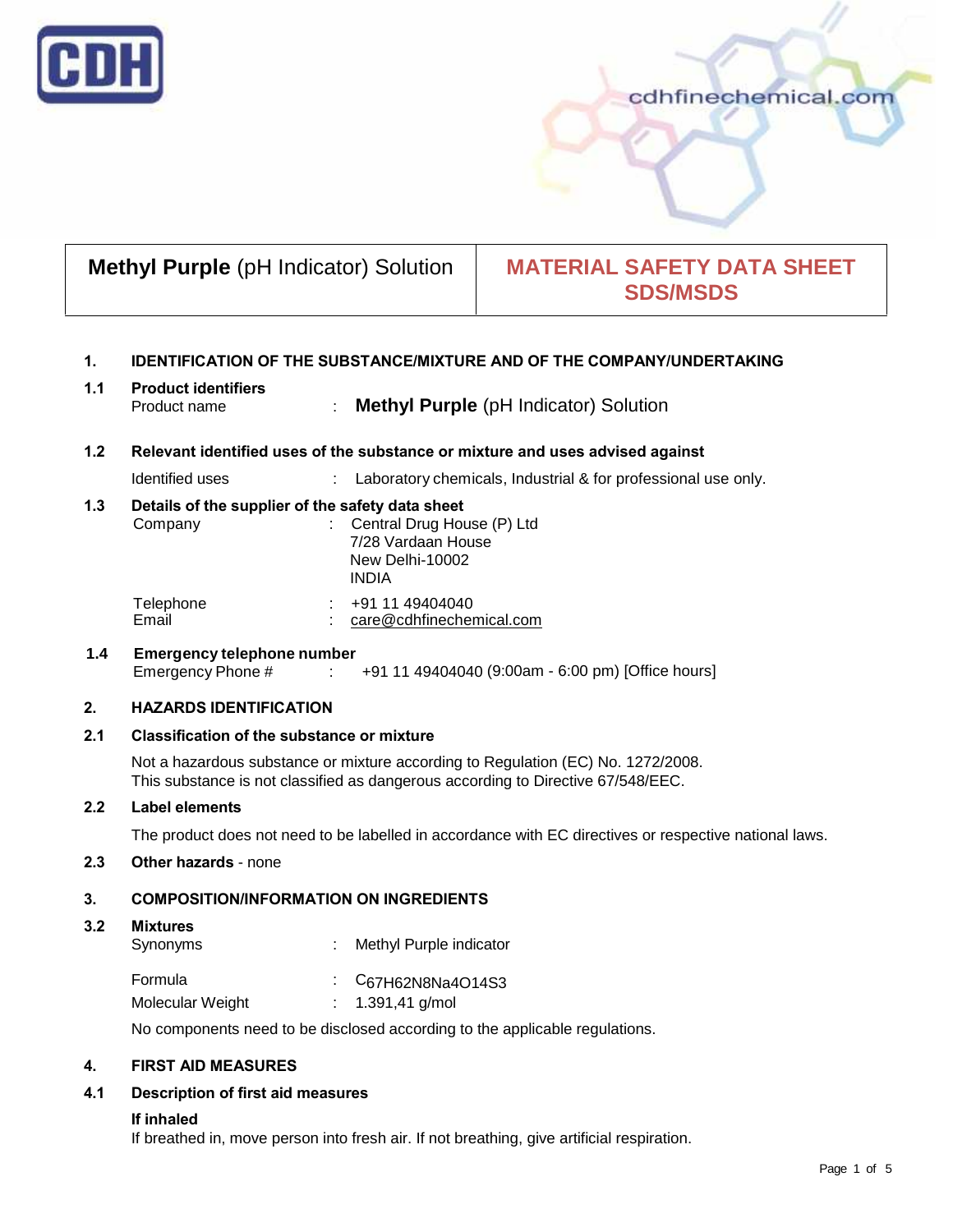# **In case of skin contact**

Wash off with soap and plenty of water.

# **In case of eye contact**

Flush eyes with water as a precaution.

#### **If swallowed**

Never give anything by mouth to an unconscious person. Rinse mouth with water.

- **4.2 Most important symptoms and effects, both acute and delayed** To the best of our knowledge, the chemical, physical, and toxicological properties have not been thoroughly investigated.
- **4.3 Indication of any immediate medical attention and special treatment needed** no data available

# **5. FIREFIGHTING MEASURES**

**5.1 Extinguishing media**

# **Suitable extinguishing media** Use water spray, alcohol-resistant foam, dry chemical or carbon dioxide.

- **5.2 Special hazards arising from the substance or mixture** no data available
- **5.3 Advice for firefighters** Wear self contained breathing apparatus for fire fighting if necessary.
- **5.4 Further information** no data available

# **6. ACCIDENTAL RELEASE MEASURES**

- **6.1 Personal precautions, protective equipment and emergency procedures** Avoid breathing vapors, mist or gas.
- **6.2 Environmental precautions** No special environmental precautions required.
- **6.3 Methods and materials for containment and cleaning up** Keep in suitable, closed containers for disposal.
- **6.4 Reference to other sections** For disposal see section 13.

# **7. HANDLING AND STORAGE**

- **7.1 Precautions for safe handling** no data available
- **7.2 Conditions for safe storage, including any incompatibilities** Store in cool place. Keep container tightly closed in a dry and well-ventilated place.
- **7.3 Specific end uses** no data available

# **8. EXPOSURE CONTROLS/PERSONAL PROTECTION**

**8.1 Control parameters**

**Components with workplace control parameters**

#### **8.2 Exposure controls**

**Appropriate engineering controls** General industrial hygiene practice.

**Personal protective equipment**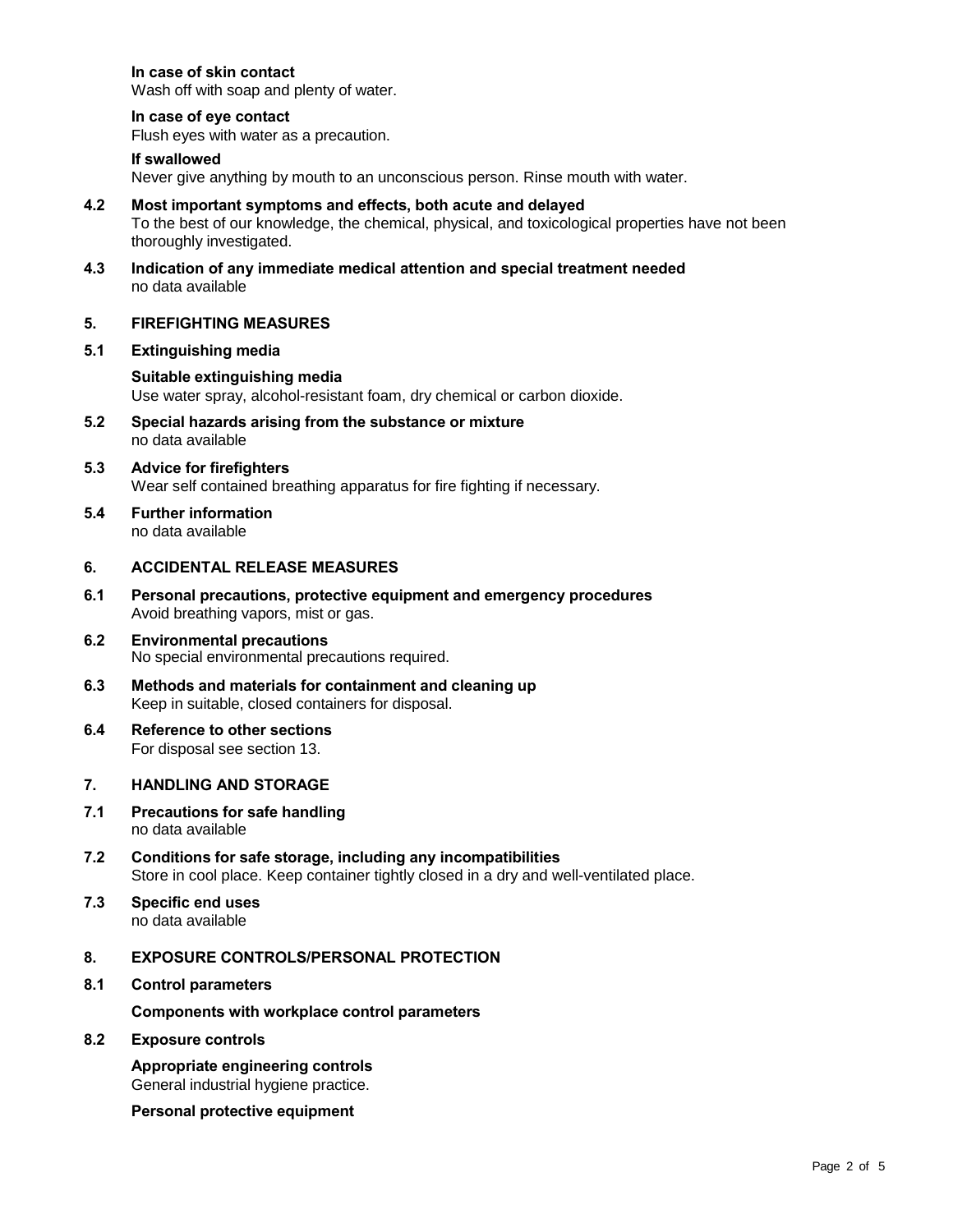#### **Eye/face protection**

Use equipment for eye protection tested and approved under appropriate government standards such as NIOSH (US) or EN 166(EU).

#### **Skin protection**

Handle with gloves. Gloves must be inspected prior to use. Use proper glove removal technique (without touching glove's outer surface) to avoid skin contact with this product. Dispose of contaminated gloves after use in accordance with applicable laws and good laboratory practices. Wash and dry hands.

#### **Body Protection**

impervious clothing, The type of protective equipment must be selected according to the concentration and amount of the dangerous substance at the specific workplace.

#### **Respiratory protection**

Respiratory protection not required. For nuisance exposures use type OV/AG (US) or type ABEK (EU EN 14387) respirator cartridges. Use respirators and components tested and approved under appropriate government standards such as NIOSH (US) or CEN (EU).

# **9. PHYSICAL AND CHEMICAL PROPERTIES**

#### **9.1 Information on basic physical and chemical properties**

|     | a)      | Appearance                                         | Form: liquid<br>Colour: violet, green |
|-----|---------|----------------------------------------------------|---------------------------------------|
|     | b)      | Odour                                              | no data available                     |
|     | c)      | <b>Odour Threshold</b>                             | no data available                     |
|     | d)      | pH                                                 | $4,8 - 5,4$                           |
|     | e)      | Melting point/freezing<br>point                    | 0.0 °C                                |
|     | f)      | Initial boiling point and<br>boiling range         | 100,0 °C                              |
|     | g)      | Flash point                                        | not applicable                        |
|     | h)      | Evaporation rate                                   | no data available                     |
|     | i)      | Flammability (solid, gas)                          | no data available                     |
|     | j)      | Upper/lower<br>flammability or<br>explosive limits | no data available                     |
|     | k)      | Vapour pressure                                    | no data available                     |
|     | $\vert$ | Vapour density                                     | no data available                     |
|     | m)      | Relative density                                   | 1,001 g/cm3 at 25 °C                  |
|     | n)      | Water solubility                                   | completely miscible                   |
|     | O)      | Partition coefficient: n-<br>octanol/water         | no data available                     |
|     | p)      | Autoignition<br>temperature                        | no data available                     |
|     | q)      | Decomposition<br>temperature                       | no data available                     |
|     | r)      | Viscosity                                          | no data available                     |
|     | s)      | <b>Explosive properties</b>                        | no data available                     |
|     | t)      | Oxidizing properties                               | no data available                     |
| 9.2 |         | Other safety information                           |                                       |

no data available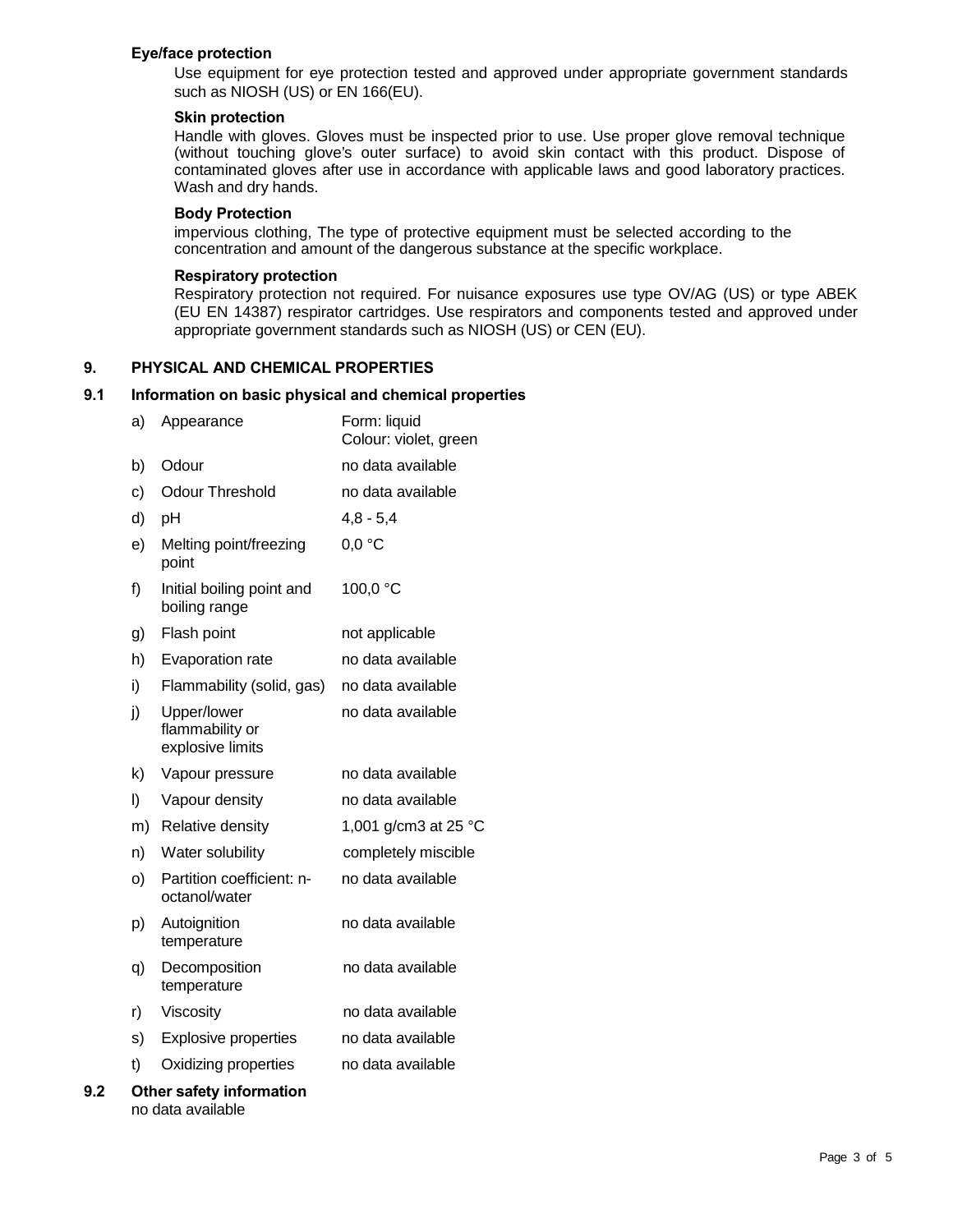#### **10. STABILITY AND REACTIVITY**

- **10.1 Reactivity** no data available
- **10.2 Chemical stability** no data available
- **10.3 Possibility of hazardous reactions** no data available
- **10.4 Conditions to avoid** no data available
- **10.5 Incompatible materials** Strong oxidizing agents
- **10.6 Hazardous decomposition products** Other decomposition products - no data available

# **11. TOXICOLOGICAL INFORMATION**

#### **11.1 Information on toxicological effects**

**Acute toxicity** no data available

**Skin corrosion/irritation** no data available

**Serious eye damage/eye irritation** no data available

**Respiratory or skin sensitization** no data available

# **Germ cell mutagenicity**

no data available

# **Carcinogenicity**

IARC: No component of this product present at levels greater than or equal to 0.1% is identified as probable, possible or confirmed human carcinogen by IARC.

# **Reproductive toxicity**

no data available

#### **Specific target organ toxicity - single exposure**

no data available

**Specific target organ toxicity - repeated exposure** no data available

# **Aspiration hazard**

no data available

#### **Potential health effects**

| <b>Inhalation</b> | May be harmful if inhaled. May cause respiratory tract irritation.  |
|-------------------|---------------------------------------------------------------------|
| Ingestion         | May be harmful if swallowed.                                        |
| <b>Skin</b>       | May be harmful if absorbed through skin. May cause skin irritation. |
| <b>Eyes</b>       | May cause eye irritation.                                           |

#### **Signs and Symptoms of Exposure**

To the best of our knowledge, the chemical, physical, and toxicological properties have not been thoroughly investigated.

#### **Additional Information**

RTECS: Not available